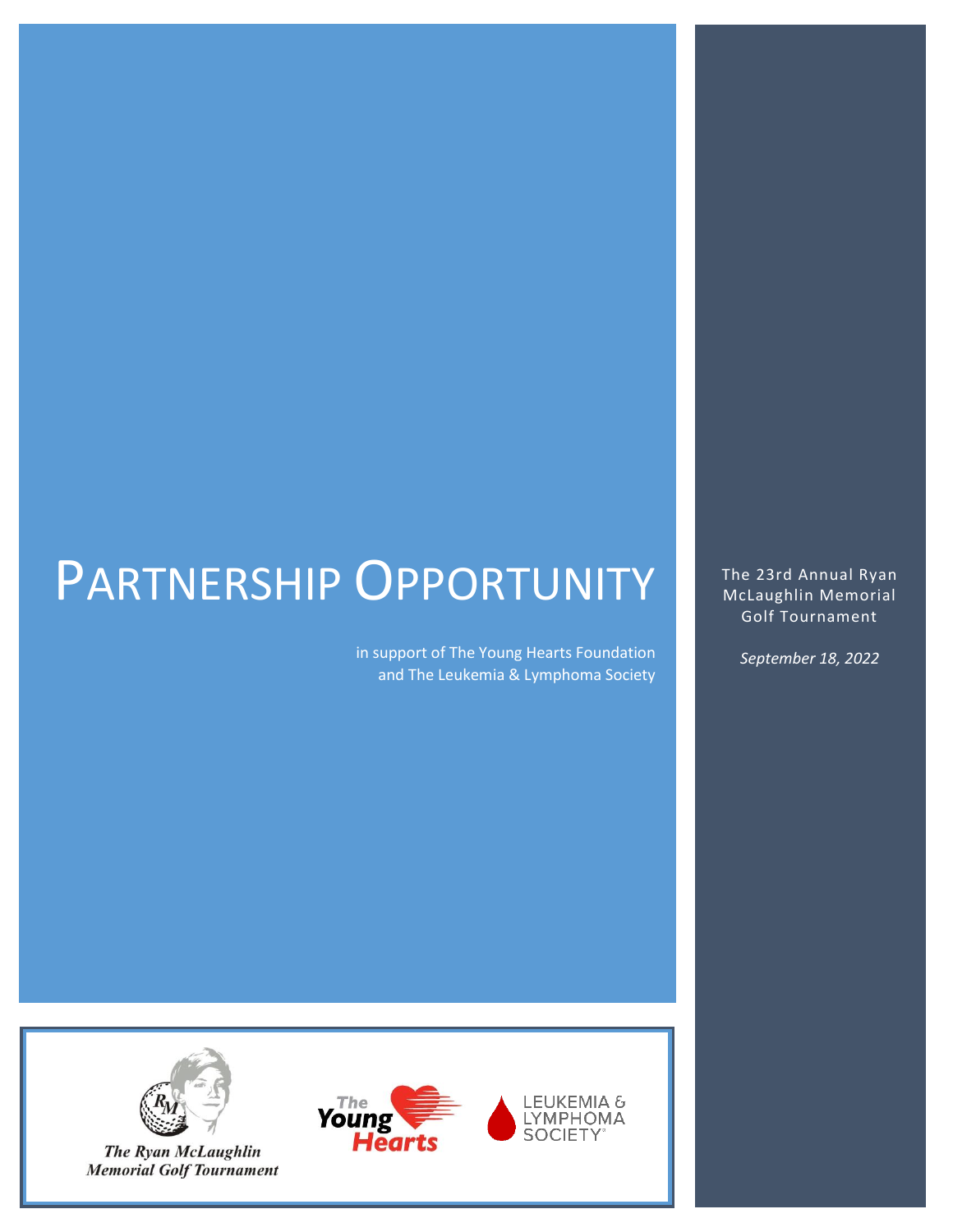### **About The Young Hearts Foundation**

The Young Hearts Foundation is dedicated to improving the lives of young people affected by long-term illnesses or loss. Through raising awareness and funds for medical research and providing non-medical support to patient families, The Young Hearts Foundation strives to encourage a community of volunteers to reach out to our youth who are in need.

The Young Hearts Foundation is a 501(c)3 charitable organization. Our tax identification number is 26-1269970. In December of 1999, thirteen-yearold Ryan McLaughlin lost his courageous battle with leukemia, leaving behind heartbroken friends and family. Determined to continue fighting for him, Ryan's sisters dedicated themselves to supporting others who were dealing with blood related cancers. In their brother's honor, they established the "Young Hearts" team to participate in and raise funds for The Leukemia & Lymphoma Society's 2000 Light the Night Walk. This small team of elementary, middle, and high school students from Fairfax County, VA raised over \$10,000 that first year.

In the years since, the Young Hearts have instilled a commitment to volunteerism and a dedication to improving the lives of others in over 1,000 young people. They were inspired and empowered, raising over one million dollars toward the mission of The Leukemia & Lymphoma Society: to find a cure for leukemia, lymphoma, Hodgkin's disease and myeloma and to improve the quality of life of patients and their families. In recognition of their outstanding contributions, the Young Hearts were awarded The Leukemia & Lymphoma Society's Chairman's Citation Award in 2008, and the Relentless for a Cure Award in 2010. In 2015, The McLaughlin family was humbled to receive the James L. Eichberg Lifetime Achievement Award at The Leukemia & Lymphoma Society's annual Leukemia Ball.

In late 2021, the Young Hearts Foundation were honored to be selected by Southwest Airlines as one of the winners of the One Million Acts of Kindness and are donating the awarded 100 flight passes to seriously ill patients who would emotionally benefit from a visit from a loved one –

after all, sometimes the best medicine is having loved ones nearby.

#### [www.YoungHeartsFoundation.org](http://www.youngheartsfoundation.org/)



The Ryan McLaughlin **Memorial Golf Tournament** 

#### **At a Glance**

The Ryan McLaughlin Memorial Golf Tournament supports the mission of The Young Hearts Foundation and The Leukemia & Lymphoma Society.

#### **Date:**

September 18, 2022

#### **Location:**

1757 Golf Club 4510 Waxpool Road Ashburn, VA 20147

#### **Event Schedule:**

9:00 AM Registration 11:00 AM Shotgun Start 4:00 PM Reception & Auction Begin 5:00 PM Dinner & Awards

#### **Target Audience:**

Northern Virginia Professionals 80% men/20% women College Educated 200 Attendees

**Sponsor Levels \$300 - \$10,000**

#### **Quick Facts:**

- One in every two men and one in every three women will be diagnosed with cancer at some point during their lifetime.
- Every 3 minutes someone in the US is diagnosed with a blood cancer. Every 9 minutes someone in the US loses their battle.
- Leukemia is the second leading cause of cancer death of children and young adults under the age of 20.
- The five-year survival rate for children under the age of 15 with acute lymphoblastic leukemia has improved from 3% in 1964 to 90.6% today.
- The overall five-year relative survival rate for leukemia (across all types) has more than quadrupled since 1960.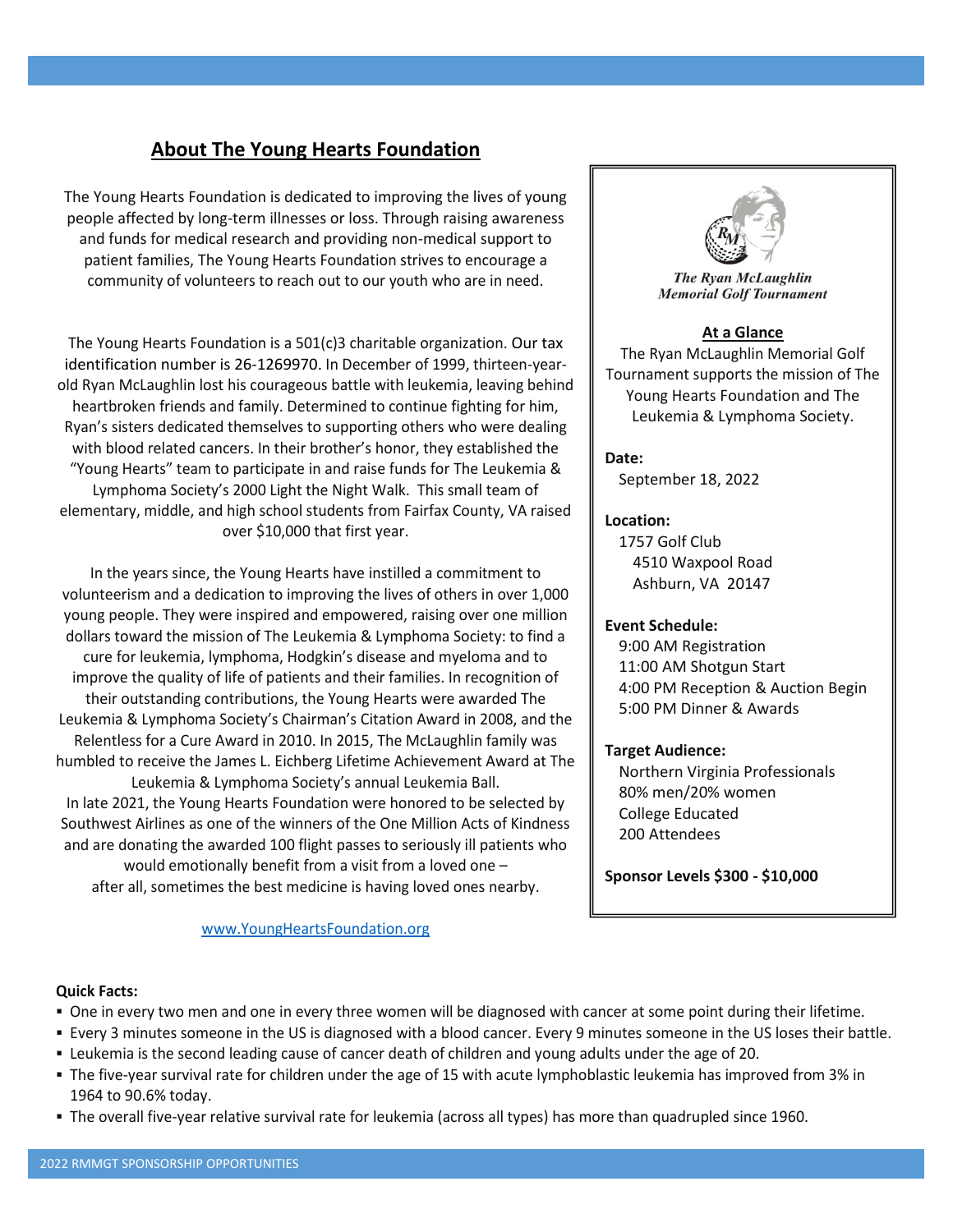## **Sponsorship Opportunities**

### *In addition to benefits listed below, all sponsorship opportunities include:*

- *Logo and/or name on Young Hearts website (hyperlinked to sponsor website if applicable)*
- *Logo and/or name listed in tournament program*
- *Formal recognition during the event*
- *Opportunity to include branded materials/product in golfer gift bags*

#### **Presenting Sponsor \$10,000 - SOLD**

- Two foursomes (includes dinner)
- Opportunity to speak to golfers and guests during awards ceremony and/or at tee-off
- Name/logo on all event materials and collaterals, including on every hole sign
- Full premium page color ad in tournament program (back cover)
- ½ page ad in playbill for Providence Players of Fairfax/Young Hearts holiday theater production (approx. 2,000 guests)

#### **Mission Sponsor \$7,500**

- One foursome (includes dinner)
- Opportunity to address golfers and guests during awards ceremony
- Full page ad in tournament program
- ½ page ad in playbill for Providence Players of Fairfax/Young Hearts holiday theater production (approx. 2,000 guests)

#### **Hat Sponsor \$4,000**

- Sponsor and RMMGT Logo on golfer's hats
- Full page ad in tournament program
- ½ page ad in playbill for Providence Players of Fairfax/Young Hearts holiday theater production (approx. 2,000 guests)

#### **Beverage Sponsor**  $\qquad \qquad$  \$3.500 - **SOLD**

- One foursome (includes dinner)
- **Sponsor Logo on every beverage station**
- Full page ad in tournament program
- ½ page ad in playbill for Providence Players of Fairfax/Young Hearts holiday theater production (approx. 2,000 guests)

#### **Pin Flag Sponsor \$3,500**

- One foursome (includes lunch and dinner)
- **·** Sponsor Logo on every pin flag
- Full page ad in tournament program
- ½ page ad in playbill for Providence Players of Fairfax/Young Hearts holiday theater production (approx. 2,000 guests)

#### **Lunch Sponsor \$2,500 or In-Kind - SOLD**

- Two golfers (includes dinner) **or** four dinner guests
- Signage at lunch buffet
- $%$  page ad in tournament program
- ½ page ad in playbill for Providence Players of Fairfax/Young Hearts holiday theater production (approx. 2,000 guests)

### **Mobile Auction Sponsor**  $\qquad$  **\$2,000 - <b>SOLD**

- One foursome (includes lunch and dinner)
- Logo appears on every bidder's mobile phone via mobile auction & on signage at the auction
- $\frac{1}{2}$  page ad in tournament program

#### **Golf Ball Sponsor \$2,000 \_\_\_\_\_\_\_\_**

- One foursome (includes lunch and dinner)
- **EX Logo appears on golf balls provided to golfers**
- $\bullet$  ½ page ad in tournament program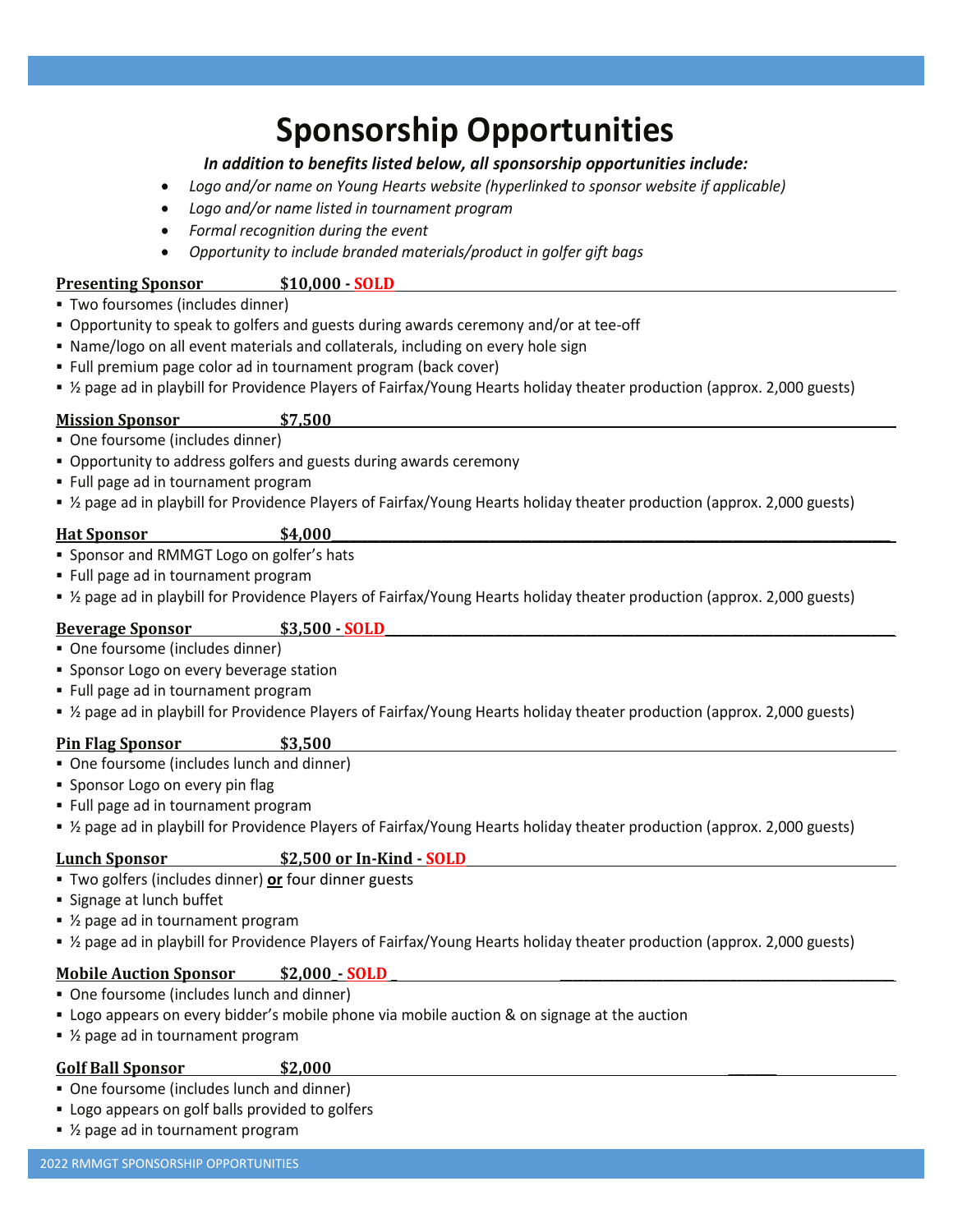### **Sponsorship Opportunities (continued)**

#### **Dinner Sponsor \$2,000 - SOLD**

- One foursome (includes lunch and dinner)
- Logo and/or name on sign at each dinner table
- ½ page ad in tournament program

#### **Golf Cart Sponsor \$1,500**

- Two golfers (includes lunch and dinner) **or** four dinner guests
- Ad to be displayed in each golf cart
- ½ page ad in tournament program

#### **Awards Sponsor \$1,500 or In-Kind**

▪ Two dinner guests

- $\bullet$  ½ page ad in tournament program
- **Example 2** Signage at awards table/leaderboard

#### **Wine Sponsor \$1,250 or In-Kind\***

- **.** Sponsor logo on bar signage at the reception and dinner
- $\frac{1}{2}$  page ad in tournament program *\*In accordance with VA ABC laws, In-Kind Sponsorship is open to wine distributors only*

#### **Young Golfers Sponsor**  $\qquad$  **\$1,000 <b>SOLD**

*In Ryan's honor, sponsor a foursome of young golfers so they may participate in the tournament*

*(Golfers may be selected by sponsor or, if preferred, by the Young Hearts)*

- Four dinner guests
- One hole sponsorship sign
- $\bullet$  ½ page ad or message in tournament program

#### **Reception Sponsor \$1,000 - SOLD\_\_\_\_\_\_\_\_\_\_\_\_\_\_\_\_\_\_\_\_\_\_\_\_\_\_\_\_\_\_\_\_\_\_\_\_\_\_\_\_\_\_\_\_\_\_\_\_\_\_\_\_\_\_\_\_\_\_\_\_\_\_\_\_\_\_\_\_\_\_\_\_\_\_\_\_\_\_\_\_\_\_\_\_**

- Signage at reception bar and deck
- Four dinner guests
- $\bullet$  ½ page ad in tournament program

#### **Raffle Sponsor \$750 or In-Kind \_**

- Name/logo on all raffle-related signage
- **Two dinner guests**
- ¼ page ad in tournament program

#### **Volunteer Sponsor \$500 - SOLD**

- Name/logo at volunteer check-in
- Two dinner guests
- ¼ page ad in tournament program

#### **Contest Hole Sponsor \$450 (5 available)**

**Exclusive sponsor of contest hole with enhanced sponsorship sign** 

#### **Hole Sponsors \$320 (unlimited available)**

■ One hole sponsor sign

#### *Sponsorships are customizable! Contact us for more information.*